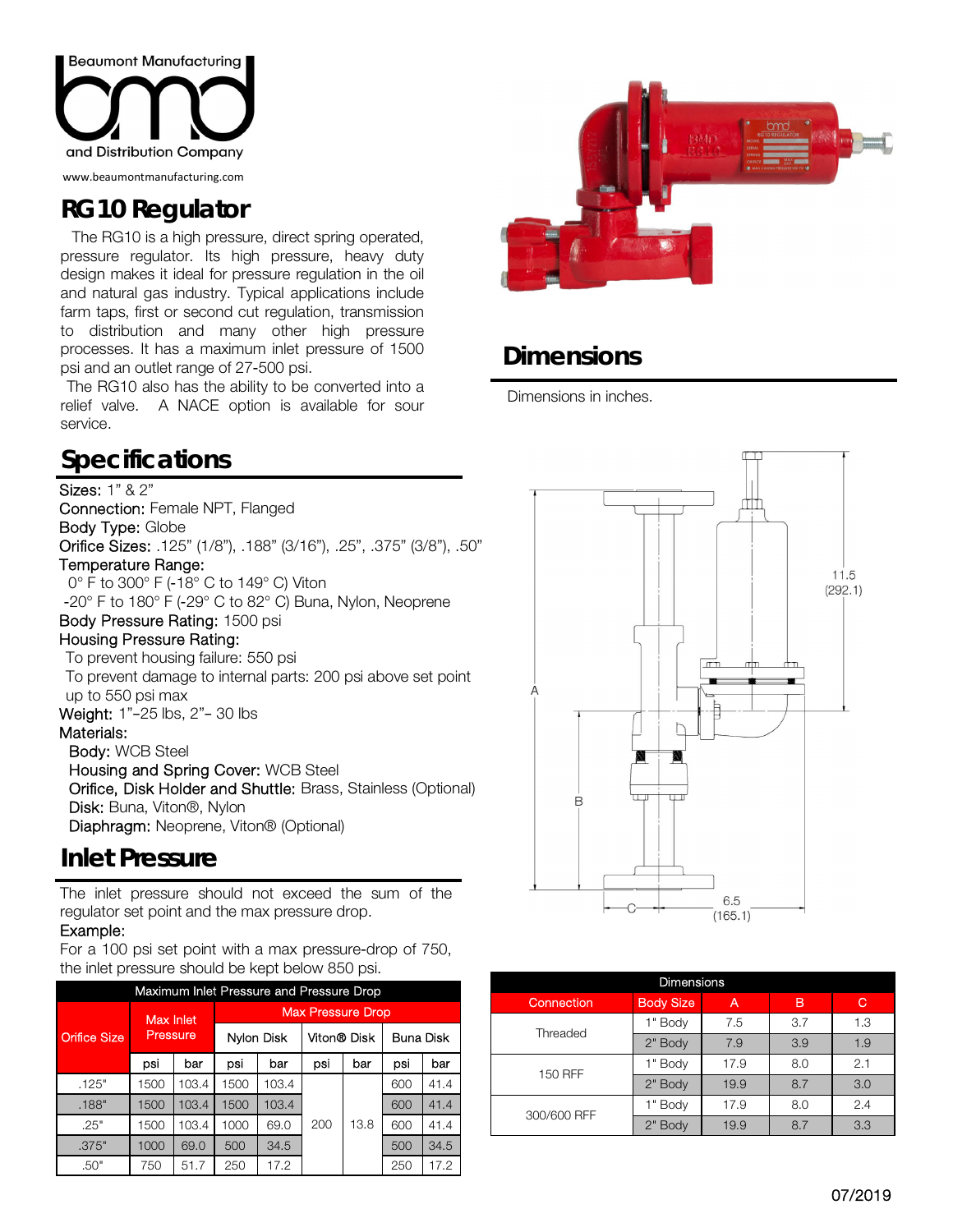# **Capacities of 0.6 S.G. Natural Gas in SCFH**

| Outlet                              | Outlet   |      | <b>Inlet Pressure</b> |              |                  |                  | 1" Body Size            |                  |                  |                 |                    | 2" Body Size            |                  |                  |
|-------------------------------------|----------|------|-----------------------|--------------|------------------|------------------|-------------------------|------------------|------------------|-----------------|--------------------|-------------------------|------------------|------------------|
| Pressure                            | Pressure |      |                       |              |                  |                  | <b>Orifice Diameter</b> |                  |                  |                 |                    | <b>Orifice Diameter</b> |                  |                  |
| Range                               | psig     | bar  | psig                  | bar          | .125"            | .188"            | .25"                    | .375"            | .50"             | .125"           | .188"              | .25"                    | .375"            | .50"             |
|                                     |          |      | 60                    | 4.1          | 900              | 2,000            | 3,100                   | 5,200            | 8,100            | 1,000           | 2,100              | 3,200                   | 5,300            | 12,000           |
|                                     |          |      | 75                    | 5.2          | 1,300            | 2,800            | 3,800                   | 7,200            | 10,000           | 1,400           | 2,900              | 3,900                   | 7,300            | 16,000           |
|                                     |          |      | 100<br>150            | 6.9<br>10.3  | 1,700            | 3,500<br>5,700   | 5,700<br>8,700          | 10,500           | 13,000           | 1,800           | 3,600              | 5,800<br>9,000          | 10,000<br>15,000 | 21,000<br>36,000 |
|                                     |          |      | 200                   | 13.8         | 2,600<br>3,500   | 7,800            | 11,000                  | 13,000<br>16,000 | 17,000<br>19,000 | 2,700<br>3,600  | 5,800<br>7,900     | 12,000                  | 21,000           | 55,000           |
| 27 to 50 psig                       | 50       | 3.4  | 300                   | 20.7         | 5,300            | 10,500           | 14,000                  | 20,000           | 23,000           | 5,500           | 11,000             | 19,000                  | 48,000           | 83,000           |
| (1.86 to 3.4 bar)                   |          |      | 400                   | 27.6         | 6,900            | 13,000           | 17,000                  | 23,000           |                  | 7,000           | 15,000             | 27,000                  | 63,000           |                  |
|                                     |          |      | 550                   | 19.3         | 9,600            | 16,000           | 20,000                  | 26,000           |                  | 9,700           | 21,000             | 38,000                  | 88,000           |                  |
|                                     |          |      | 600                   | 41.4         | 9,800            | 17,000           | 21,000                  |                  |                  | 10,000          | 23,000             | 42,000                  |                  |                  |
|                                     |          |      | 1,050                 | 72.4         | 17,000           | 23,000           | 27,000                  |                  |                  | 19,000          | 42,000             | 74,000                  |                  |                  |
|                                     |          |      | 1,500                 | 103          | 19,000           | 25,000           |                         |                  |                  | 27,000          | 60,000             |                         |                  |                  |
|                                     |          |      | 60                    | 4.1          | 800              | 1,500            | $\overline{2,}400$      | 4,300            | 6,400            | 900             | $\overline{1,600}$ | 2,500                   | 4,400            | 7,300            |
|                                     |          |      | 75                    | 5.2          | 1,200            | 2,100            | 3,100                   | 5,500            | 8,000            | 1,300           | 2,200              | 3,200                   | 6,100            | 9,300            |
|                                     |          |      | 100                   | 6.9          | 1,500            | 3,100            | 4,200                   | 7,500            | 10,000           | 1,600           | 3,400              | 4,300                   | 7,600            | 12,000           |
|                                     |          |      | 150<br>200            | 10.3         | 2,400            | 4,500            | 6,700                   | 11,000           | 14,000           | 2,500           | 4,600              | 7,100<br>9,600          | 12,000           | 19,000           |
|                                     | 50       | 3.4  | 300                   | 13.8<br>20.7 | 3,400<br>5,200   | 6,600<br>8,900   | 9,400<br>11,000         | 14,000<br>16,000 | 17,000<br>20,000 | 3,500<br>5,300  | 6,700<br>10,000    | 14,000                  | 16,000<br>27,000 | 27,000<br>51,000 |
|                                     |          |      | 400                   | 27.6         | 6,800            | 11,000           | 15,000                  | 20,000           |                  | 6,900           | 13,000             | 21,000                  | 46,000           |                  |
|                                     |          |      | 550                   | 19.3         | 9,500            | 13,000           | 17,000                  | 23,000           |                  | 9,600           | 18,000             | 29,000                  | 87,000           |                  |
|                                     |          |      | 600                   | 41.4         | 9,800            | 14,000           | 19,000                  |                  |                  | 10,000          | 20,000             | 35,000                  |                  |                  |
|                                     |          |      | 1,050                 | 72.4         | 14,000           | 19,000           | 22,000                  |                  |                  | 18,000          | 41,000             | 73,000                  |                  |                  |
| 46 to 95 psig<br>(3.2 to 6.5 bar)   |          |      | 1,500                 | 103          | 18,000           | 24,000           |                         |                  |                  | 26,000          | 59,000             |                         |                  |                  |
|                                     |          |      | 100                   | 6.9          | 1,700            | 3,200            | 5,000                   | 8,000            | 13,000           | 1,800           | 3,300              | 5,200                   | 9,000            | 14,000           |
|                                     |          |      | 125                   | 8.6          | 2,200            | 4,300            | 6,700                   | 10,000           | 15,000           | 2,300           | 4,400              | 6,900                   | 11,000           | 18,000           |
|                                     |          |      | 200                   | 5.2          | 3,500            | 7,300            | 10,000                  | 16,000           | 22,000           | 3,600           | $\overline{7,}400$ | 11,000                  | 19,000           | 30,000           |
|                                     |          |      | 250                   | 17.2         | 4,400            | 9,400            | 13,000                  | 19,000           | 24,000           | 4,500           | 9,500              | 14,000                  | 26,000           | 44,000           |
|                                     | 75       | 5.2  | 325                   | 22.4         | 5,700            | 11,000           | 16,000                  | 23,000           | 27,000           | 5,800           | 12,000             | 18,000                  | 36,000           | 67,000           |
|                                     |          |      | 400<br>575            | 27.6<br>39.6 | 7,100            | 14,000<br>18,000 | 19,000                  | 27,000           |                  | 7,200<br>9,800  | 15,000             | 24,000<br>37,000        | 47,000           |                  |
|                                     |          |      | 600                   | 41.4         | 9,700<br>9,900   | 19,000           | 23,000<br>25,000        | 30,000           |                  | 10,000          | 22,000<br>23,000   | 39,000                  | 92,000           |                  |
|                                     |          |      | 1,075                 | 74.1         | 18,000           | 27,000           | 32,000                  |                  |                  | 19,000          | 42,000             | 75,000                  |                  |                  |
|                                     |          |      | 1,500                 | 103          | 23,000           | 32,000           |                         |                  |                  | 24,000          | 60,000             |                         |                  |                  |
|                                     |          |      | 125                   | 8.6          | 2,000            | 3,600            | 5,500                   | 9,200            | 13,000           | 2,100           | 3,700              | 5,600                   | 9,800            | 15,000           |
|                                     |          |      | 150                   | 10.3         | 2,500            | 4,600            | 6,800                   | 11,000           | 16,000           | 2,600           | 4,900              | 7,400                   | 12,000           | 18,000           |
|                                     |          |      | 200                   | 5.2          | 3,600            | 6,600            | 9,400                   | 13,000           | 22,000           | 3,700           | 6,900              | 10.000                  | 17,000           | 27,000           |
|                                     |          |      | 250                   | 17.2         | 4,400            | 8,500            | 11,000                  | 18,000           | 26,000           | 4,500           | 8,700              | 13,000                  | 22,000           | 34,000           |
|                                     | 100      | 6.9  | 300                   | 20.7         | 5,300            | 9,800            | 14,000                  | 21,000           | 30,000           | 5,400           | 10.000             | 16,000                  | 27,000           | 44,000           |
|                                     |          |      | 350                   | 24.1         | 6,100            | 10,000           | 16,000                  | 25,000           | 32,000           | 6,300           | 12,000             | 19,000                  | 33,000           | 57,000           |
|                                     |          |      | 400                   | 27.6         | 7,000            | 13,000           | 18,000                  | 27,000           |                  | 7,200           | 14,000             | 21,000                  | 39,000           |                  |
|                                     |          |      | 600                   | 41.4         | 9,500            | 18,000           | 23,000                  | 35,000           |                  | 10,000          | 21,000             | 34,000                  | 69,000           |                  |
|                                     |          |      | 1,100<br>1,500        | 75.8<br>103  | 19,500<br>25,000 | 28,000<br>35,000 | 35,000                  |                  |                  | 19,000          | 43,000<br>59,000   | 74,000                  |                  |                  |
|                                     |          |      | 150                   | 10.3         | 2,400            | 4,600            | 6,700                   | 11,000           | 17,000           | 27,000<br>2,500 | 5,000              | 8,100                   | 12,000           | 20,000           |
|                                     |          |      | 200                   | 5.2          | 3,500            | 6,800            | 10,000                  | 15,000           | 23,000           | 3,600           | 7,400              | 11,000                  | 19,000           | 30,000           |
|                                     |          |      | 250                   | 17.2         | 4,300            | 8,900            | 12,000                  | 19,000           | 29,000           | 4,400           | 9,400              | 14,000                  | 24,000           | 39,000           |
|                                     |          |      | 300                   | 20.7         | 5,200            | 10,000           | 15,000                  | 25,000           | 34,000           | 5,300           | 11,000             | 17,000                  | 31,000           | 48,000           |
| 90 to 150 psig<br>(6.2 to 10.3 bar) |          |      | 375                   | 25.9         | 6,600            | 13,000           | 18,500                  | 28,000           | 39,000           | 7,000           | 15,000             | 24,000                  | 43,000           | 65,000           |
|                                     | 125      | 8.6  | 400                   | 27.6         | 7,300            | 14,500           | 19,000                  | 29,000           |                  | 8,300           | 18,000             | 28,000                  | 56,000           |                  |
|                                     |          |      | 500                   | 34.5         | 7,900            | 15,000           | 25,000                  | 36,000           |                  | 8,800           | 19,000             | 30,000                  | 59,000           |                  |
|                                     |          |      | 625                   | 43.1         | 10,000           | 22,000           | 29,000                  | 41,000           |                  | 11,000          | 24,000             | 40,000                  | 79,000           |                  |
|                                     |          |      | 1,125                 | 77.6         | 18,000           | 33,000           | 42,000                  |                  |                  | 19,000          | 44,000             | 79,000                  |                  |                  |
|                                     |          |      | 1,500                 | 103          | 26,000           | 43,000           |                         |                  |                  | 27,000          | 60,000             |                         |                  |                  |
|                                     |          |      | 200                   | 13.8         | 3,400            | 6,800            | 10,000                  | 16,000           | 26,000           | 3,500           | 7,300              | 11,000                  | 18,000           | 30,000           |
|                                     |          |      | 250                   | 17.2         | 4,400            | 8,800            | 13,000                  | 20,000           | 32,000           | 4,500           | 9,500              | 15,000                  | 26,000           | 38,000           |
|                                     |          |      | 300<br>400            | 20.7<br>27.6 | 5,300<br>7,100   | 10,000<br>14,000 | 15,000<br>22,000        | 24,000<br>34,000 | 35,000<br>42,000 | 5,400<br>7,200  | 11,000<br>15,000   | 19,000<br>26,000        | 32,000<br>46,000 | 52,000<br>77,000 |
|                                     | 150      | 10.3 | 450                   | 31.0         | 7,700            | 17,000           | 24,000                  | 36,000           |                  | 8,100           | 18,000             | 29,000                  | 54,000           |                  |
|                                     |          |      | 650                   | 44.8         | 9,000            | 24,000           | 33,000                  | 49,000           |                  | 10,000          | 25,000             | 44,000                  | 88,000           |                  |
|                                     |          |      | 800                   | 55.2         | 13,000           | 29,000           | 38,000                  |                  |                  | 14,000          | 30,000             | 54,000                  |                  |                  |
|                                     |          |      | 1,150                 | 79.2         | 20,000           | 38,000           | 49,000                  |                  |                  | 21,000          | 46,000             | 78,000                  |                  |                  |
|                                     |          |      | 1,500                 | 103          | 26,000           | 47,000           |                         |                  |                  | 27,000          | 60,000             |                         |                  |                  |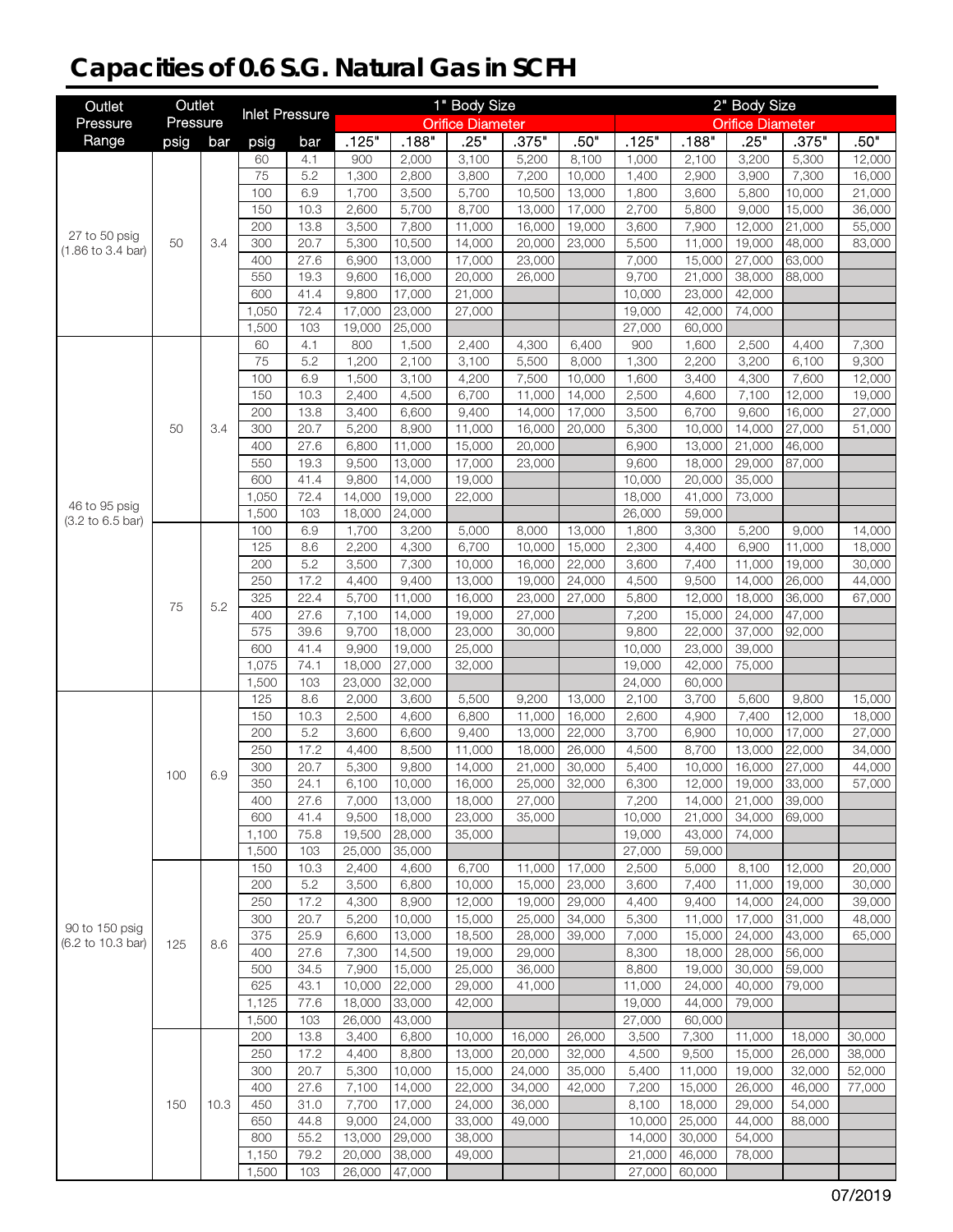# **Capacities of 0.6 S.G. Natural Gas in SCFH continued**

| <b>Inlet Pressure</b><br>Pressure<br>Pressure<br><b>Orifice Diameter</b><br><b>Orifice Diameter</b><br>Range<br>.375"<br>.25"<br>.125"<br>.188"<br>.25"<br>.50"<br>.125"<br>.188"<br>.375"<br>.50"<br>psig<br>bar<br>psig<br>bar<br>13.8<br>6,200<br>9,300<br>16,000<br>3,500<br>6,900<br>10,000<br>28,000<br>200<br>3,400<br>24,000<br>17,000<br>250<br>17.2<br>4,300<br>8,800<br>20,000<br>27,000<br>4,400<br>9,000<br>13,000<br>12,000<br>23,000<br>36,000<br>300<br>20.7<br>10,000<br>24,000<br>30,000<br>5,400<br>11,000<br>47,000<br>5,300<br>15,000<br>17,000<br>28,000<br>7,200<br>400<br>27.6<br>14,000<br>21,000<br>32,000<br>38,000<br>15,000<br>24,000<br>40,000<br>66,000<br>7,100<br>450<br>31.0<br>15,000<br>36,000<br>8,000<br>17,000<br>27,000<br>46,000<br>150<br>10.3<br>7,600<br>24,000<br>44.8<br>650<br>9,000<br>21,000<br>33,000<br>48,000<br>10,000<br>22,000<br>40,000<br>74,000<br>55.2<br>800<br>13,000<br>27,000<br>37,000<br>14,000<br>30,000<br>51,000<br>1,150<br>79.3<br>34,000<br>20,000<br>45,000<br>19,500<br>49,000<br>78,000<br>150 to 200<br>1,500<br>103<br>44,000<br>27,000<br>60,000<br>26,000<br>psig<br>(10.3 to 13.8<br>17.2<br>250<br>4,200<br>8,300<br>12,000<br>30,000<br>4,300<br>9,100<br>13,000<br>42,000<br>20,000<br>23,000<br>bar)<br>300<br>20.7<br>5,200<br>10,000<br>25,000<br>5,300<br>11,000<br>18,000<br>52,000<br>16,000<br>35,000<br>33,000<br>450<br>7,900<br>31.0<br>7,800<br>16,000<br>26,000<br>43,000<br>17,000<br>29,000<br>52,000<br>50,000<br>84,000<br>600<br>41.1<br>9,500<br>22,000<br>55,000<br>10,000<br>23,000<br>75,000<br>34,000<br>40,000<br>48.3<br>700<br>25,000<br>40,000<br>12,000<br>27,000<br>47,000<br>200<br>13.8<br>11,000<br>61,000<br>90,000<br>800<br>55.2<br>30,000<br>31,000<br>54,000<br>13,000<br>43,000<br>14,000<br>37,000<br>1,000<br>68.9<br>50,000<br>17,000<br>39,000<br>69,000<br>16,000<br>1,200<br>82.7<br>20,000<br>41,000<br>59,000<br>21,000<br>48,000<br>83,000<br>1,500<br>103<br>53,000<br>27,000<br>60,000<br>26,000<br>250<br>17.2<br>8,200<br>4,300<br>8,900<br>4,200<br>11,000<br>20,000<br>29,000<br>12,000<br>23,000<br>35,000<br>20.7<br>300<br>10,000<br>25,000<br>5,300<br>11,000<br>5,200<br>14,500<br>35,000<br>18,000<br>31,000<br>46,000<br>450<br>31.0<br>7,700<br>16,000<br>40,000<br>7,800<br>24,000<br>50,000<br>17,000<br>28,000<br>50,000<br>78,000<br>22,000<br>600<br>41.4<br>9,500<br>51,000<br>10,000<br>23,000<br>38,000<br>70,000<br>31,000<br>700<br>25,000<br>48.3<br>$\overline{11,000}$<br>35,000<br>55,000<br>12,000<br>27,000<br>45,000<br>83,000<br>200<br>13.8<br>800<br>55.2<br>13,000<br>29,000<br>42,000<br>14,000<br>31,000<br>52,000<br>1,000<br>68.9<br>36,000<br>17,000<br>39,000<br>16,000<br>50,000<br>68,000<br>82.7<br>1,200<br>41,000<br>20,000<br>46,000<br>19,000<br>55,000<br>83,000<br>1,500<br>103<br>51,000<br>27,000<br>26,000<br>60,000<br>300<br>20.7<br>9,000<br>5,000<br>52,000<br>4,900<br>15,000<br>28,000<br>42,000<br>10,000<br>17,000<br>30,000<br>7,100<br>400<br>27.6<br>7,000<br>14,000<br>40,000<br>25,000<br>76,000<br>23,000<br>56,000<br>15,000<br>47,000<br>200 to 275<br>500<br>34.5<br>8,500<br>18,000<br>29,000<br>51,000<br>65,000<br>8,600<br>19,000<br>34,000<br>62,000<br>103,000<br>psig<br>600<br>22,000<br>41.4<br>9,500<br>34,000<br>59,000<br>10,000<br>23,000<br>41,000<br>78,000<br>(13.8 to 19 bar)<br>17.2<br>250<br>750<br>51.7<br>28,000<br>13,000<br>29,000<br>12,500<br>44,000<br>69,000<br>51,000<br>106,000<br>1,000<br>68.9<br>39,000<br>17,000<br>16,000<br>58,000<br>40,000<br>68,000<br>1,200<br>82.7<br>49,000<br>22,000<br>50,000<br>21,000<br>69,000<br>87,000<br>1,500<br>103<br>59,000<br>27,000<br>60,000<br>26,000<br>300<br>20.7<br>4,700<br>9,000<br>4,800<br>10,000<br>15,000<br>28,000<br>39,000<br>17,000<br>29,000<br>43,000<br>400<br>14,000<br>27.6<br>6,900<br>25,000<br>40,000<br>7,000<br>15,000<br>26,000<br>73,000<br>54,000<br>47,000<br>525<br>36.2<br>8,600<br>18,000<br>35,000<br>68,000<br>94,000<br>9,200<br>20,000<br>36,000<br>112,000<br>69,000<br>275<br>775<br>28,000<br>12,000<br>19<br>53.4<br>11,000<br>51,000<br>95,000<br>30,000<br>52,000<br>112,000<br>1,000<br>68.9<br>16,000<br>39,000<br>67,000<br>17,000<br>40,000<br>68,000<br>1,275<br>50,000<br>22,000<br>51,000<br>89.9<br>21,000<br>87,000<br>89,000<br>1,500<br>60,000<br>103<br>26,000<br>26,000<br>61,000<br>300<br>20.7<br>4,500<br>7,500<br>31,000<br>4600<br>8,400<br>37,000<br>10,000<br>20,000<br>13,000<br>23,000<br>400<br>27.6<br>6,600<br>12,000<br>16,000<br>31,000<br>43,000<br>7,000<br>13,000<br>20,000<br>32,000<br>53,000<br>525<br>36.2<br>8,600<br>16,000<br>9,300<br>27,000<br>21,000<br>39,000<br>56,000<br>18,000<br>46,000<br>73,000<br>275<br>775<br>53.4<br>11,000<br>24,000<br>32,000<br>55,000<br>13,000<br>28,000<br>44,000<br>73,000<br>19<br>32,000<br>57,000<br>1,000<br>68.9<br>17,000<br>43,000<br>18,000<br>37,000<br>1,275<br>87.9<br>21,000<br>40,000<br>53,000<br>22,000<br>48,000<br>77,000<br>1,500<br>26,000<br>46,000<br>27,000<br>57,000<br>103<br>275 to 500<br>400<br>27.6<br>6,600<br>11,000<br>42,000<br>7,000<br>13,000<br>21,000<br>54,000<br>16,000<br>31,000<br>35,000<br>psig<br>550<br>38<br>9,700<br>18,000<br>9,800<br>20,000<br>23,000<br>44,000<br>63,000<br>30,000<br>52,000<br>78,000<br>600<br>41.4<br>19,000<br>9,900<br>26,000<br>48,000<br>10,000<br>21,000<br>34,000<br>59,000<br>72,000<br>700<br>48.3<br>11,000<br>23,000<br>30,000<br>54,000<br>12,000<br>26,000<br>40,000<br>300<br>20.7<br>35,000<br>800<br>55.2<br>13,000<br>26,000<br>61,000<br>14,000<br>29,000<br>47,000<br>81,000<br>900<br>62.1<br>15,000<br>29,000<br>39,000<br>34,000<br>53,000<br>16,000<br>1,300<br>90<br>22,000<br>43,000<br>58,000<br>23,000<br>50,000<br>80,000<br>1,500<br>103<br>49,000<br>26,000<br>27,000<br>58,000 | Outlet           | Outlet |  |  | 1" Body Size |  | 2" Body Size |  |  |  |  |  |
|--------------------------------------------------------------------------------------------------------------------------------------------------------------------------------------------------------------------------------------------------------------------------------------------------------------------------------------------------------------------------------------------------------------------------------------------------------------------------------------------------------------------------------------------------------------------------------------------------------------------------------------------------------------------------------------------------------------------------------------------------------------------------------------------------------------------------------------------------------------------------------------------------------------------------------------------------------------------------------------------------------------------------------------------------------------------------------------------------------------------------------------------------------------------------------------------------------------------------------------------------------------------------------------------------------------------------------------------------------------------------------------------------------------------------------------------------------------------------------------------------------------------------------------------------------------------------------------------------------------------------------------------------------------------------------------------------------------------------------------------------------------------------------------------------------------------------------------------------------------------------------------------------------------------------------------------------------------------------------------------------------------------------------------------------------------------------------------------------------------------------------------------------------------------------------------------------------------------------------------------------------------------------------------------------------------------------------------------------------------------------------------------------------------------------------------------------------------------------------------------------------------------------------------------------------------------------------------------------------------------------------------------------------------------------------------------------------------------------------------------------------------------------------------------------------------------------------------------------------------------------------------------------------------------------------------------------------------------------------------------------------------------------------------------------------------------------------------------------------------------------------------------------------------------------------------------------------------------------------------------------------------------------------------------------------------------------------------------------------------------------------------------------------------------------------------------------------------------------------------------------------------------------------------------------------------------------------------------------------------------------------------------------------------------------------------------------------------------------------------------------------------------------------------------------------------------------------------------------------------------------------------------------------------------------------------------------------------------------------------------------------------------------------------------------------------------------------------------------------------------------------------------------------------------------------------------------------------------------------------------------------------------------------------------------------------------------------------------------------------------------------------------------------------------------------------------------------------------------------------------------------------------------------------------------------------------------------------------------------------------------------------------------------------------------------------------------------------------------------------------------------------------------------------------------------------------------------------------------------------------------------------------------------------------------------------------------------------------------------------------------------------------------------------------------------------------------------------------------------------------------------------------------------------------------------------------------------------------------------------------------------------------------------------------------------------------------------------------------------------------------------------------------------------------------------------------------------------------------------------------------------------------------------------------------------------------------------------------------------------------------------------------------------------------------------------------------------------------------------------------------------------------------------------------------------------------------------------------------------------------------------------|------------------|--------|--|--|--------------|--|--------------|--|--|--|--|--|
|                                                                                                                                                                                                                                                                                                                                                                                                                                                                                                                                                                                                                                                                                                                                                                                                                                                                                                                                                                                                                                                                                                                                                                                                                                                                                                                                                                                                                                                                                                                                                                                                                                                                                                                                                                                                                                                                                                                                                                                                                                                                                                                                                                                                                                                                                                                                                                                                                                                                                                                                                                                                                                                                                                                                                                                                                                                                                                                                                                                                                                                                                                                                                                                                                                                                                                                                                                                                                                                                                                                                                                                                                                                                                                                                                                                                                                                                                                                                                                                                                                                                                                                                                                                                                                                                                                                                                                                                                                                                                                                                                                                                                                                                                                                                                                                                                                                                                                                                                                                                                                                                                                                                                                                                                                                                                                                                                                                                                                                                                                                                                                                                                                                                                                                                                                                                                                                                                      |                  |        |  |  |              |  |              |  |  |  |  |  |
|                                                                                                                                                                                                                                                                                                                                                                                                                                                                                                                                                                                                                                                                                                                                                                                                                                                                                                                                                                                                                                                                                                                                                                                                                                                                                                                                                                                                                                                                                                                                                                                                                                                                                                                                                                                                                                                                                                                                                                                                                                                                                                                                                                                                                                                                                                                                                                                                                                                                                                                                                                                                                                                                                                                                                                                                                                                                                                                                                                                                                                                                                                                                                                                                                                                                                                                                                                                                                                                                                                                                                                                                                                                                                                                                                                                                                                                                                                                                                                                                                                                                                                                                                                                                                                                                                                                                                                                                                                                                                                                                                                                                                                                                                                                                                                                                                                                                                                                                                                                                                                                                                                                                                                                                                                                                                                                                                                                                                                                                                                                                                                                                                                                                                                                                                                                                                                                                                      |                  |        |  |  |              |  |              |  |  |  |  |  |
|                                                                                                                                                                                                                                                                                                                                                                                                                                                                                                                                                                                                                                                                                                                                                                                                                                                                                                                                                                                                                                                                                                                                                                                                                                                                                                                                                                                                                                                                                                                                                                                                                                                                                                                                                                                                                                                                                                                                                                                                                                                                                                                                                                                                                                                                                                                                                                                                                                                                                                                                                                                                                                                                                                                                                                                                                                                                                                                                                                                                                                                                                                                                                                                                                                                                                                                                                                                                                                                                                                                                                                                                                                                                                                                                                                                                                                                                                                                                                                                                                                                                                                                                                                                                                                                                                                                                                                                                                                                                                                                                                                                                                                                                                                                                                                                                                                                                                                                                                                                                                                                                                                                                                                                                                                                                                                                                                                                                                                                                                                                                                                                                                                                                                                                                                                                                                                                                                      |                  |        |  |  |              |  |              |  |  |  |  |  |
|                                                                                                                                                                                                                                                                                                                                                                                                                                                                                                                                                                                                                                                                                                                                                                                                                                                                                                                                                                                                                                                                                                                                                                                                                                                                                                                                                                                                                                                                                                                                                                                                                                                                                                                                                                                                                                                                                                                                                                                                                                                                                                                                                                                                                                                                                                                                                                                                                                                                                                                                                                                                                                                                                                                                                                                                                                                                                                                                                                                                                                                                                                                                                                                                                                                                                                                                                                                                                                                                                                                                                                                                                                                                                                                                                                                                                                                                                                                                                                                                                                                                                                                                                                                                                                                                                                                                                                                                                                                                                                                                                                                                                                                                                                                                                                                                                                                                                                                                                                                                                                                                                                                                                                                                                                                                                                                                                                                                                                                                                                                                                                                                                                                                                                                                                                                                                                                                                      |                  |        |  |  |              |  |              |  |  |  |  |  |
|                                                                                                                                                                                                                                                                                                                                                                                                                                                                                                                                                                                                                                                                                                                                                                                                                                                                                                                                                                                                                                                                                                                                                                                                                                                                                                                                                                                                                                                                                                                                                                                                                                                                                                                                                                                                                                                                                                                                                                                                                                                                                                                                                                                                                                                                                                                                                                                                                                                                                                                                                                                                                                                                                                                                                                                                                                                                                                                                                                                                                                                                                                                                                                                                                                                                                                                                                                                                                                                                                                                                                                                                                                                                                                                                                                                                                                                                                                                                                                                                                                                                                                                                                                                                                                                                                                                                                                                                                                                                                                                                                                                                                                                                                                                                                                                                                                                                                                                                                                                                                                                                                                                                                                                                                                                                                                                                                                                                                                                                                                                                                                                                                                                                                                                                                                                                                                                                                      |                  |        |  |  |              |  |              |  |  |  |  |  |
|                                                                                                                                                                                                                                                                                                                                                                                                                                                                                                                                                                                                                                                                                                                                                                                                                                                                                                                                                                                                                                                                                                                                                                                                                                                                                                                                                                                                                                                                                                                                                                                                                                                                                                                                                                                                                                                                                                                                                                                                                                                                                                                                                                                                                                                                                                                                                                                                                                                                                                                                                                                                                                                                                                                                                                                                                                                                                                                                                                                                                                                                                                                                                                                                                                                                                                                                                                                                                                                                                                                                                                                                                                                                                                                                                                                                                                                                                                                                                                                                                                                                                                                                                                                                                                                                                                                                                                                                                                                                                                                                                                                                                                                                                                                                                                                                                                                                                                                                                                                                                                                                                                                                                                                                                                                                                                                                                                                                                                                                                                                                                                                                                                                                                                                                                                                                                                                                                      |                  |        |  |  |              |  |              |  |  |  |  |  |
|                                                                                                                                                                                                                                                                                                                                                                                                                                                                                                                                                                                                                                                                                                                                                                                                                                                                                                                                                                                                                                                                                                                                                                                                                                                                                                                                                                                                                                                                                                                                                                                                                                                                                                                                                                                                                                                                                                                                                                                                                                                                                                                                                                                                                                                                                                                                                                                                                                                                                                                                                                                                                                                                                                                                                                                                                                                                                                                                                                                                                                                                                                                                                                                                                                                                                                                                                                                                                                                                                                                                                                                                                                                                                                                                                                                                                                                                                                                                                                                                                                                                                                                                                                                                                                                                                                                                                                                                                                                                                                                                                                                                                                                                                                                                                                                                                                                                                                                                                                                                                                                                                                                                                                                                                                                                                                                                                                                                                                                                                                                                                                                                                                                                                                                                                                                                                                                                                      |                  |        |  |  |              |  |              |  |  |  |  |  |
|                                                                                                                                                                                                                                                                                                                                                                                                                                                                                                                                                                                                                                                                                                                                                                                                                                                                                                                                                                                                                                                                                                                                                                                                                                                                                                                                                                                                                                                                                                                                                                                                                                                                                                                                                                                                                                                                                                                                                                                                                                                                                                                                                                                                                                                                                                                                                                                                                                                                                                                                                                                                                                                                                                                                                                                                                                                                                                                                                                                                                                                                                                                                                                                                                                                                                                                                                                                                                                                                                                                                                                                                                                                                                                                                                                                                                                                                                                                                                                                                                                                                                                                                                                                                                                                                                                                                                                                                                                                                                                                                                                                                                                                                                                                                                                                                                                                                                                                                                                                                                                                                                                                                                                                                                                                                                                                                                                                                                                                                                                                                                                                                                                                                                                                                                                                                                                                                                      |                  |        |  |  |              |  |              |  |  |  |  |  |
|                                                                                                                                                                                                                                                                                                                                                                                                                                                                                                                                                                                                                                                                                                                                                                                                                                                                                                                                                                                                                                                                                                                                                                                                                                                                                                                                                                                                                                                                                                                                                                                                                                                                                                                                                                                                                                                                                                                                                                                                                                                                                                                                                                                                                                                                                                                                                                                                                                                                                                                                                                                                                                                                                                                                                                                                                                                                                                                                                                                                                                                                                                                                                                                                                                                                                                                                                                                                                                                                                                                                                                                                                                                                                                                                                                                                                                                                                                                                                                                                                                                                                                                                                                                                                                                                                                                                                                                                                                                                                                                                                                                                                                                                                                                                                                                                                                                                                                                                                                                                                                                                                                                                                                                                                                                                                                                                                                                                                                                                                                                                                                                                                                                                                                                                                                                                                                                                                      |                  |        |  |  |              |  |              |  |  |  |  |  |
|                                                                                                                                                                                                                                                                                                                                                                                                                                                                                                                                                                                                                                                                                                                                                                                                                                                                                                                                                                                                                                                                                                                                                                                                                                                                                                                                                                                                                                                                                                                                                                                                                                                                                                                                                                                                                                                                                                                                                                                                                                                                                                                                                                                                                                                                                                                                                                                                                                                                                                                                                                                                                                                                                                                                                                                                                                                                                                                                                                                                                                                                                                                                                                                                                                                                                                                                                                                                                                                                                                                                                                                                                                                                                                                                                                                                                                                                                                                                                                                                                                                                                                                                                                                                                                                                                                                                                                                                                                                                                                                                                                                                                                                                                                                                                                                                                                                                                                                                                                                                                                                                                                                                                                                                                                                                                                                                                                                                                                                                                                                                                                                                                                                                                                                                                                                                                                                                                      |                  |        |  |  |              |  |              |  |  |  |  |  |
|                                                                                                                                                                                                                                                                                                                                                                                                                                                                                                                                                                                                                                                                                                                                                                                                                                                                                                                                                                                                                                                                                                                                                                                                                                                                                                                                                                                                                                                                                                                                                                                                                                                                                                                                                                                                                                                                                                                                                                                                                                                                                                                                                                                                                                                                                                                                                                                                                                                                                                                                                                                                                                                                                                                                                                                                                                                                                                                                                                                                                                                                                                                                                                                                                                                                                                                                                                                                                                                                                                                                                                                                                                                                                                                                                                                                                                                                                                                                                                                                                                                                                                                                                                                                                                                                                                                                                                                                                                                                                                                                                                                                                                                                                                                                                                                                                                                                                                                                                                                                                                                                                                                                                                                                                                                                                                                                                                                                                                                                                                                                                                                                                                                                                                                                                                                                                                                                                      |                  |        |  |  |              |  |              |  |  |  |  |  |
|                                                                                                                                                                                                                                                                                                                                                                                                                                                                                                                                                                                                                                                                                                                                                                                                                                                                                                                                                                                                                                                                                                                                                                                                                                                                                                                                                                                                                                                                                                                                                                                                                                                                                                                                                                                                                                                                                                                                                                                                                                                                                                                                                                                                                                                                                                                                                                                                                                                                                                                                                                                                                                                                                                                                                                                                                                                                                                                                                                                                                                                                                                                                                                                                                                                                                                                                                                                                                                                                                                                                                                                                                                                                                                                                                                                                                                                                                                                                                                                                                                                                                                                                                                                                                                                                                                                                                                                                                                                                                                                                                                                                                                                                                                                                                                                                                                                                                                                                                                                                                                                                                                                                                                                                                                                                                                                                                                                                                                                                                                                                                                                                                                                                                                                                                                                                                                                                                      |                  |        |  |  |              |  |              |  |  |  |  |  |
|                                                                                                                                                                                                                                                                                                                                                                                                                                                                                                                                                                                                                                                                                                                                                                                                                                                                                                                                                                                                                                                                                                                                                                                                                                                                                                                                                                                                                                                                                                                                                                                                                                                                                                                                                                                                                                                                                                                                                                                                                                                                                                                                                                                                                                                                                                                                                                                                                                                                                                                                                                                                                                                                                                                                                                                                                                                                                                                                                                                                                                                                                                                                                                                                                                                                                                                                                                                                                                                                                                                                                                                                                                                                                                                                                                                                                                                                                                                                                                                                                                                                                                                                                                                                                                                                                                                                                                                                                                                                                                                                                                                                                                                                                                                                                                                                                                                                                                                                                                                                                                                                                                                                                                                                                                                                                                                                                                                                                                                                                                                                                                                                                                                                                                                                                                                                                                                                                      |                  |        |  |  |              |  |              |  |  |  |  |  |
|                                                                                                                                                                                                                                                                                                                                                                                                                                                                                                                                                                                                                                                                                                                                                                                                                                                                                                                                                                                                                                                                                                                                                                                                                                                                                                                                                                                                                                                                                                                                                                                                                                                                                                                                                                                                                                                                                                                                                                                                                                                                                                                                                                                                                                                                                                                                                                                                                                                                                                                                                                                                                                                                                                                                                                                                                                                                                                                                                                                                                                                                                                                                                                                                                                                                                                                                                                                                                                                                                                                                                                                                                                                                                                                                                                                                                                                                                                                                                                                                                                                                                                                                                                                                                                                                                                                                                                                                                                                                                                                                                                                                                                                                                                                                                                                                                                                                                                                                                                                                                                                                                                                                                                                                                                                                                                                                                                                                                                                                                                                                                                                                                                                                                                                                                                                                                                                                                      |                  |        |  |  |              |  |              |  |  |  |  |  |
|                                                                                                                                                                                                                                                                                                                                                                                                                                                                                                                                                                                                                                                                                                                                                                                                                                                                                                                                                                                                                                                                                                                                                                                                                                                                                                                                                                                                                                                                                                                                                                                                                                                                                                                                                                                                                                                                                                                                                                                                                                                                                                                                                                                                                                                                                                                                                                                                                                                                                                                                                                                                                                                                                                                                                                                                                                                                                                                                                                                                                                                                                                                                                                                                                                                                                                                                                                                                                                                                                                                                                                                                                                                                                                                                                                                                                                                                                                                                                                                                                                                                                                                                                                                                                                                                                                                                                                                                                                                                                                                                                                                                                                                                                                                                                                                                                                                                                                                                                                                                                                                                                                                                                                                                                                                                                                                                                                                                                                                                                                                                                                                                                                                                                                                                                                                                                                                                                      |                  |        |  |  |              |  |              |  |  |  |  |  |
|                                                                                                                                                                                                                                                                                                                                                                                                                                                                                                                                                                                                                                                                                                                                                                                                                                                                                                                                                                                                                                                                                                                                                                                                                                                                                                                                                                                                                                                                                                                                                                                                                                                                                                                                                                                                                                                                                                                                                                                                                                                                                                                                                                                                                                                                                                                                                                                                                                                                                                                                                                                                                                                                                                                                                                                                                                                                                                                                                                                                                                                                                                                                                                                                                                                                                                                                                                                                                                                                                                                                                                                                                                                                                                                                                                                                                                                                                                                                                                                                                                                                                                                                                                                                                                                                                                                                                                                                                                                                                                                                                                                                                                                                                                                                                                                                                                                                                                                                                                                                                                                                                                                                                                                                                                                                                                                                                                                                                                                                                                                                                                                                                                                                                                                                                                                                                                                                                      |                  |        |  |  |              |  |              |  |  |  |  |  |
|                                                                                                                                                                                                                                                                                                                                                                                                                                                                                                                                                                                                                                                                                                                                                                                                                                                                                                                                                                                                                                                                                                                                                                                                                                                                                                                                                                                                                                                                                                                                                                                                                                                                                                                                                                                                                                                                                                                                                                                                                                                                                                                                                                                                                                                                                                                                                                                                                                                                                                                                                                                                                                                                                                                                                                                                                                                                                                                                                                                                                                                                                                                                                                                                                                                                                                                                                                                                                                                                                                                                                                                                                                                                                                                                                                                                                                                                                                                                                                                                                                                                                                                                                                                                                                                                                                                                                                                                                                                                                                                                                                                                                                                                                                                                                                                                                                                                                                                                                                                                                                                                                                                                                                                                                                                                                                                                                                                                                                                                                                                                                                                                                                                                                                                                                                                                                                                                                      |                  |        |  |  |              |  |              |  |  |  |  |  |
|                                                                                                                                                                                                                                                                                                                                                                                                                                                                                                                                                                                                                                                                                                                                                                                                                                                                                                                                                                                                                                                                                                                                                                                                                                                                                                                                                                                                                                                                                                                                                                                                                                                                                                                                                                                                                                                                                                                                                                                                                                                                                                                                                                                                                                                                                                                                                                                                                                                                                                                                                                                                                                                                                                                                                                                                                                                                                                                                                                                                                                                                                                                                                                                                                                                                                                                                                                                                                                                                                                                                                                                                                                                                                                                                                                                                                                                                                                                                                                                                                                                                                                                                                                                                                                                                                                                                                                                                                                                                                                                                                                                                                                                                                                                                                                                                                                                                                                                                                                                                                                                                                                                                                                                                                                                                                                                                                                                                                                                                                                                                                                                                                                                                                                                                                                                                                                                                                      |                  |        |  |  |              |  |              |  |  |  |  |  |
|                                                                                                                                                                                                                                                                                                                                                                                                                                                                                                                                                                                                                                                                                                                                                                                                                                                                                                                                                                                                                                                                                                                                                                                                                                                                                                                                                                                                                                                                                                                                                                                                                                                                                                                                                                                                                                                                                                                                                                                                                                                                                                                                                                                                                                                                                                                                                                                                                                                                                                                                                                                                                                                                                                                                                                                                                                                                                                                                                                                                                                                                                                                                                                                                                                                                                                                                                                                                                                                                                                                                                                                                                                                                                                                                                                                                                                                                                                                                                                                                                                                                                                                                                                                                                                                                                                                                                                                                                                                                                                                                                                                                                                                                                                                                                                                                                                                                                                                                                                                                                                                                                                                                                                                                                                                                                                                                                                                                                                                                                                                                                                                                                                                                                                                                                                                                                                                                                      |                  |        |  |  |              |  |              |  |  |  |  |  |
|                                                                                                                                                                                                                                                                                                                                                                                                                                                                                                                                                                                                                                                                                                                                                                                                                                                                                                                                                                                                                                                                                                                                                                                                                                                                                                                                                                                                                                                                                                                                                                                                                                                                                                                                                                                                                                                                                                                                                                                                                                                                                                                                                                                                                                                                                                                                                                                                                                                                                                                                                                                                                                                                                                                                                                                                                                                                                                                                                                                                                                                                                                                                                                                                                                                                                                                                                                                                                                                                                                                                                                                                                                                                                                                                                                                                                                                                                                                                                                                                                                                                                                                                                                                                                                                                                                                                                                                                                                                                                                                                                                                                                                                                                                                                                                                                                                                                                                                                                                                                                                                                                                                                                                                                                                                                                                                                                                                                                                                                                                                                                                                                                                                                                                                                                                                                                                                                                      |                  |        |  |  |              |  |              |  |  |  |  |  |
|                                                                                                                                                                                                                                                                                                                                                                                                                                                                                                                                                                                                                                                                                                                                                                                                                                                                                                                                                                                                                                                                                                                                                                                                                                                                                                                                                                                                                                                                                                                                                                                                                                                                                                                                                                                                                                                                                                                                                                                                                                                                                                                                                                                                                                                                                                                                                                                                                                                                                                                                                                                                                                                                                                                                                                                                                                                                                                                                                                                                                                                                                                                                                                                                                                                                                                                                                                                                                                                                                                                                                                                                                                                                                                                                                                                                                                                                                                                                                                                                                                                                                                                                                                                                                                                                                                                                                                                                                                                                                                                                                                                                                                                                                                                                                                                                                                                                                                                                                                                                                                                                                                                                                                                                                                                                                                                                                                                                                                                                                                                                                                                                                                                                                                                                                                                                                                                                                      |                  |        |  |  |              |  |              |  |  |  |  |  |
|                                                                                                                                                                                                                                                                                                                                                                                                                                                                                                                                                                                                                                                                                                                                                                                                                                                                                                                                                                                                                                                                                                                                                                                                                                                                                                                                                                                                                                                                                                                                                                                                                                                                                                                                                                                                                                                                                                                                                                                                                                                                                                                                                                                                                                                                                                                                                                                                                                                                                                                                                                                                                                                                                                                                                                                                                                                                                                                                                                                                                                                                                                                                                                                                                                                                                                                                                                                                                                                                                                                                                                                                                                                                                                                                                                                                                                                                                                                                                                                                                                                                                                                                                                                                                                                                                                                                                                                                                                                                                                                                                                                                                                                                                                                                                                                                                                                                                                                                                                                                                                                                                                                                                                                                                                                                                                                                                                                                                                                                                                                                                                                                                                                                                                                                                                                                                                                                                      |                  |        |  |  |              |  |              |  |  |  |  |  |
|                                                                                                                                                                                                                                                                                                                                                                                                                                                                                                                                                                                                                                                                                                                                                                                                                                                                                                                                                                                                                                                                                                                                                                                                                                                                                                                                                                                                                                                                                                                                                                                                                                                                                                                                                                                                                                                                                                                                                                                                                                                                                                                                                                                                                                                                                                                                                                                                                                                                                                                                                                                                                                                                                                                                                                                                                                                                                                                                                                                                                                                                                                                                                                                                                                                                                                                                                                                                                                                                                                                                                                                                                                                                                                                                                                                                                                                                                                                                                                                                                                                                                                                                                                                                                                                                                                                                                                                                                                                                                                                                                                                                                                                                                                                                                                                                                                                                                                                                                                                                                                                                                                                                                                                                                                                                                                                                                                                                                                                                                                                                                                                                                                                                                                                                                                                                                                                                                      |                  |        |  |  |              |  |              |  |  |  |  |  |
|                                                                                                                                                                                                                                                                                                                                                                                                                                                                                                                                                                                                                                                                                                                                                                                                                                                                                                                                                                                                                                                                                                                                                                                                                                                                                                                                                                                                                                                                                                                                                                                                                                                                                                                                                                                                                                                                                                                                                                                                                                                                                                                                                                                                                                                                                                                                                                                                                                                                                                                                                                                                                                                                                                                                                                                                                                                                                                                                                                                                                                                                                                                                                                                                                                                                                                                                                                                                                                                                                                                                                                                                                                                                                                                                                                                                                                                                                                                                                                                                                                                                                                                                                                                                                                                                                                                                                                                                                                                                                                                                                                                                                                                                                                                                                                                                                                                                                                                                                                                                                                                                                                                                                                                                                                                                                                                                                                                                                                                                                                                                                                                                                                                                                                                                                                                                                                                                                      |                  |        |  |  |              |  |              |  |  |  |  |  |
|                                                                                                                                                                                                                                                                                                                                                                                                                                                                                                                                                                                                                                                                                                                                                                                                                                                                                                                                                                                                                                                                                                                                                                                                                                                                                                                                                                                                                                                                                                                                                                                                                                                                                                                                                                                                                                                                                                                                                                                                                                                                                                                                                                                                                                                                                                                                                                                                                                                                                                                                                                                                                                                                                                                                                                                                                                                                                                                                                                                                                                                                                                                                                                                                                                                                                                                                                                                                                                                                                                                                                                                                                                                                                                                                                                                                                                                                                                                                                                                                                                                                                                                                                                                                                                                                                                                                                                                                                                                                                                                                                                                                                                                                                                                                                                                                                                                                                                                                                                                                                                                                                                                                                                                                                                                                                                                                                                                                                                                                                                                                                                                                                                                                                                                                                                                                                                                                                      |                  |        |  |  |              |  |              |  |  |  |  |  |
|                                                                                                                                                                                                                                                                                                                                                                                                                                                                                                                                                                                                                                                                                                                                                                                                                                                                                                                                                                                                                                                                                                                                                                                                                                                                                                                                                                                                                                                                                                                                                                                                                                                                                                                                                                                                                                                                                                                                                                                                                                                                                                                                                                                                                                                                                                                                                                                                                                                                                                                                                                                                                                                                                                                                                                                                                                                                                                                                                                                                                                                                                                                                                                                                                                                                                                                                                                                                                                                                                                                                                                                                                                                                                                                                                                                                                                                                                                                                                                                                                                                                                                                                                                                                                                                                                                                                                                                                                                                                                                                                                                                                                                                                                                                                                                                                                                                                                                                                                                                                                                                                                                                                                                                                                                                                                                                                                                                                                                                                                                                                                                                                                                                                                                                                                                                                                                                                                      |                  |        |  |  |              |  |              |  |  |  |  |  |
|                                                                                                                                                                                                                                                                                                                                                                                                                                                                                                                                                                                                                                                                                                                                                                                                                                                                                                                                                                                                                                                                                                                                                                                                                                                                                                                                                                                                                                                                                                                                                                                                                                                                                                                                                                                                                                                                                                                                                                                                                                                                                                                                                                                                                                                                                                                                                                                                                                                                                                                                                                                                                                                                                                                                                                                                                                                                                                                                                                                                                                                                                                                                                                                                                                                                                                                                                                                                                                                                                                                                                                                                                                                                                                                                                                                                                                                                                                                                                                                                                                                                                                                                                                                                                                                                                                                                                                                                                                                                                                                                                                                                                                                                                                                                                                                                                                                                                                                                                                                                                                                                                                                                                                                                                                                                                                                                                                                                                                                                                                                                                                                                                                                                                                                                                                                                                                                                                      |                  |        |  |  |              |  |              |  |  |  |  |  |
|                                                                                                                                                                                                                                                                                                                                                                                                                                                                                                                                                                                                                                                                                                                                                                                                                                                                                                                                                                                                                                                                                                                                                                                                                                                                                                                                                                                                                                                                                                                                                                                                                                                                                                                                                                                                                                                                                                                                                                                                                                                                                                                                                                                                                                                                                                                                                                                                                                                                                                                                                                                                                                                                                                                                                                                                                                                                                                                                                                                                                                                                                                                                                                                                                                                                                                                                                                                                                                                                                                                                                                                                                                                                                                                                                                                                                                                                                                                                                                                                                                                                                                                                                                                                                                                                                                                                                                                                                                                                                                                                                                                                                                                                                                                                                                                                                                                                                                                                                                                                                                                                                                                                                                                                                                                                                                                                                                                                                                                                                                                                                                                                                                                                                                                                                                                                                                                                                      |                  |        |  |  |              |  |              |  |  |  |  |  |
|                                                                                                                                                                                                                                                                                                                                                                                                                                                                                                                                                                                                                                                                                                                                                                                                                                                                                                                                                                                                                                                                                                                                                                                                                                                                                                                                                                                                                                                                                                                                                                                                                                                                                                                                                                                                                                                                                                                                                                                                                                                                                                                                                                                                                                                                                                                                                                                                                                                                                                                                                                                                                                                                                                                                                                                                                                                                                                                                                                                                                                                                                                                                                                                                                                                                                                                                                                                                                                                                                                                                                                                                                                                                                                                                                                                                                                                                                                                                                                                                                                                                                                                                                                                                                                                                                                                                                                                                                                                                                                                                                                                                                                                                                                                                                                                                                                                                                                                                                                                                                                                                                                                                                                                                                                                                                                                                                                                                                                                                                                                                                                                                                                                                                                                                                                                                                                                                                      |                  |        |  |  |              |  |              |  |  |  |  |  |
|                                                                                                                                                                                                                                                                                                                                                                                                                                                                                                                                                                                                                                                                                                                                                                                                                                                                                                                                                                                                                                                                                                                                                                                                                                                                                                                                                                                                                                                                                                                                                                                                                                                                                                                                                                                                                                                                                                                                                                                                                                                                                                                                                                                                                                                                                                                                                                                                                                                                                                                                                                                                                                                                                                                                                                                                                                                                                                                                                                                                                                                                                                                                                                                                                                                                                                                                                                                                                                                                                                                                                                                                                                                                                                                                                                                                                                                                                                                                                                                                                                                                                                                                                                                                                                                                                                                                                                                                                                                                                                                                                                                                                                                                                                                                                                                                                                                                                                                                                                                                                                                                                                                                                                                                                                                                                                                                                                                                                                                                                                                                                                                                                                                                                                                                                                                                                                                                                      |                  |        |  |  |              |  |              |  |  |  |  |  |
|                                                                                                                                                                                                                                                                                                                                                                                                                                                                                                                                                                                                                                                                                                                                                                                                                                                                                                                                                                                                                                                                                                                                                                                                                                                                                                                                                                                                                                                                                                                                                                                                                                                                                                                                                                                                                                                                                                                                                                                                                                                                                                                                                                                                                                                                                                                                                                                                                                                                                                                                                                                                                                                                                                                                                                                                                                                                                                                                                                                                                                                                                                                                                                                                                                                                                                                                                                                                                                                                                                                                                                                                                                                                                                                                                                                                                                                                                                                                                                                                                                                                                                                                                                                                                                                                                                                                                                                                                                                                                                                                                                                                                                                                                                                                                                                                                                                                                                                                                                                                                                                                                                                                                                                                                                                                                                                                                                                                                                                                                                                                                                                                                                                                                                                                                                                                                                                                                      |                  |        |  |  |              |  |              |  |  |  |  |  |
|                                                                                                                                                                                                                                                                                                                                                                                                                                                                                                                                                                                                                                                                                                                                                                                                                                                                                                                                                                                                                                                                                                                                                                                                                                                                                                                                                                                                                                                                                                                                                                                                                                                                                                                                                                                                                                                                                                                                                                                                                                                                                                                                                                                                                                                                                                                                                                                                                                                                                                                                                                                                                                                                                                                                                                                                                                                                                                                                                                                                                                                                                                                                                                                                                                                                                                                                                                                                                                                                                                                                                                                                                                                                                                                                                                                                                                                                                                                                                                                                                                                                                                                                                                                                                                                                                                                                                                                                                                                                                                                                                                                                                                                                                                                                                                                                                                                                                                                                                                                                                                                                                                                                                                                                                                                                                                                                                                                                                                                                                                                                                                                                                                                                                                                                                                                                                                                                                      |                  |        |  |  |              |  |              |  |  |  |  |  |
|                                                                                                                                                                                                                                                                                                                                                                                                                                                                                                                                                                                                                                                                                                                                                                                                                                                                                                                                                                                                                                                                                                                                                                                                                                                                                                                                                                                                                                                                                                                                                                                                                                                                                                                                                                                                                                                                                                                                                                                                                                                                                                                                                                                                                                                                                                                                                                                                                                                                                                                                                                                                                                                                                                                                                                                                                                                                                                                                                                                                                                                                                                                                                                                                                                                                                                                                                                                                                                                                                                                                                                                                                                                                                                                                                                                                                                                                                                                                                                                                                                                                                                                                                                                                                                                                                                                                                                                                                                                                                                                                                                                                                                                                                                                                                                                                                                                                                                                                                                                                                                                                                                                                                                                                                                                                                                                                                                                                                                                                                                                                                                                                                                                                                                                                                                                                                                                                                      |                  |        |  |  |              |  |              |  |  |  |  |  |
|                                                                                                                                                                                                                                                                                                                                                                                                                                                                                                                                                                                                                                                                                                                                                                                                                                                                                                                                                                                                                                                                                                                                                                                                                                                                                                                                                                                                                                                                                                                                                                                                                                                                                                                                                                                                                                                                                                                                                                                                                                                                                                                                                                                                                                                                                                                                                                                                                                                                                                                                                                                                                                                                                                                                                                                                                                                                                                                                                                                                                                                                                                                                                                                                                                                                                                                                                                                                                                                                                                                                                                                                                                                                                                                                                                                                                                                                                                                                                                                                                                                                                                                                                                                                                                                                                                                                                                                                                                                                                                                                                                                                                                                                                                                                                                                                                                                                                                                                                                                                                                                                                                                                                                                                                                                                                                                                                                                                                                                                                                                                                                                                                                                                                                                                                                                                                                                                                      |                  |        |  |  |              |  |              |  |  |  |  |  |
|                                                                                                                                                                                                                                                                                                                                                                                                                                                                                                                                                                                                                                                                                                                                                                                                                                                                                                                                                                                                                                                                                                                                                                                                                                                                                                                                                                                                                                                                                                                                                                                                                                                                                                                                                                                                                                                                                                                                                                                                                                                                                                                                                                                                                                                                                                                                                                                                                                                                                                                                                                                                                                                                                                                                                                                                                                                                                                                                                                                                                                                                                                                                                                                                                                                                                                                                                                                                                                                                                                                                                                                                                                                                                                                                                                                                                                                                                                                                                                                                                                                                                                                                                                                                                                                                                                                                                                                                                                                                                                                                                                                                                                                                                                                                                                                                                                                                                                                                                                                                                                                                                                                                                                                                                                                                                                                                                                                                                                                                                                                                                                                                                                                                                                                                                                                                                                                                                      |                  |        |  |  |              |  |              |  |  |  |  |  |
|                                                                                                                                                                                                                                                                                                                                                                                                                                                                                                                                                                                                                                                                                                                                                                                                                                                                                                                                                                                                                                                                                                                                                                                                                                                                                                                                                                                                                                                                                                                                                                                                                                                                                                                                                                                                                                                                                                                                                                                                                                                                                                                                                                                                                                                                                                                                                                                                                                                                                                                                                                                                                                                                                                                                                                                                                                                                                                                                                                                                                                                                                                                                                                                                                                                                                                                                                                                                                                                                                                                                                                                                                                                                                                                                                                                                                                                                                                                                                                                                                                                                                                                                                                                                                                                                                                                                                                                                                                                                                                                                                                                                                                                                                                                                                                                                                                                                                                                                                                                                                                                                                                                                                                                                                                                                                                                                                                                                                                                                                                                                                                                                                                                                                                                                                                                                                                                                                      |                  |        |  |  |              |  |              |  |  |  |  |  |
|                                                                                                                                                                                                                                                                                                                                                                                                                                                                                                                                                                                                                                                                                                                                                                                                                                                                                                                                                                                                                                                                                                                                                                                                                                                                                                                                                                                                                                                                                                                                                                                                                                                                                                                                                                                                                                                                                                                                                                                                                                                                                                                                                                                                                                                                                                                                                                                                                                                                                                                                                                                                                                                                                                                                                                                                                                                                                                                                                                                                                                                                                                                                                                                                                                                                                                                                                                                                                                                                                                                                                                                                                                                                                                                                                                                                                                                                                                                                                                                                                                                                                                                                                                                                                                                                                                                                                                                                                                                                                                                                                                                                                                                                                                                                                                                                                                                                                                                                                                                                                                                                                                                                                                                                                                                                                                                                                                                                                                                                                                                                                                                                                                                                                                                                                                                                                                                                                      |                  |        |  |  |              |  |              |  |  |  |  |  |
|                                                                                                                                                                                                                                                                                                                                                                                                                                                                                                                                                                                                                                                                                                                                                                                                                                                                                                                                                                                                                                                                                                                                                                                                                                                                                                                                                                                                                                                                                                                                                                                                                                                                                                                                                                                                                                                                                                                                                                                                                                                                                                                                                                                                                                                                                                                                                                                                                                                                                                                                                                                                                                                                                                                                                                                                                                                                                                                                                                                                                                                                                                                                                                                                                                                                                                                                                                                                                                                                                                                                                                                                                                                                                                                                                                                                                                                                                                                                                                                                                                                                                                                                                                                                                                                                                                                                                                                                                                                                                                                                                                                                                                                                                                                                                                                                                                                                                                                                                                                                                                                                                                                                                                                                                                                                                                                                                                                                                                                                                                                                                                                                                                                                                                                                                                                                                                                                                      |                  |        |  |  |              |  |              |  |  |  |  |  |
|                                                                                                                                                                                                                                                                                                                                                                                                                                                                                                                                                                                                                                                                                                                                                                                                                                                                                                                                                                                                                                                                                                                                                                                                                                                                                                                                                                                                                                                                                                                                                                                                                                                                                                                                                                                                                                                                                                                                                                                                                                                                                                                                                                                                                                                                                                                                                                                                                                                                                                                                                                                                                                                                                                                                                                                                                                                                                                                                                                                                                                                                                                                                                                                                                                                                                                                                                                                                                                                                                                                                                                                                                                                                                                                                                                                                                                                                                                                                                                                                                                                                                                                                                                                                                                                                                                                                                                                                                                                                                                                                                                                                                                                                                                                                                                                                                                                                                                                                                                                                                                                                                                                                                                                                                                                                                                                                                                                                                                                                                                                                                                                                                                                                                                                                                                                                                                                                                      |                  |        |  |  |              |  |              |  |  |  |  |  |
|                                                                                                                                                                                                                                                                                                                                                                                                                                                                                                                                                                                                                                                                                                                                                                                                                                                                                                                                                                                                                                                                                                                                                                                                                                                                                                                                                                                                                                                                                                                                                                                                                                                                                                                                                                                                                                                                                                                                                                                                                                                                                                                                                                                                                                                                                                                                                                                                                                                                                                                                                                                                                                                                                                                                                                                                                                                                                                                                                                                                                                                                                                                                                                                                                                                                                                                                                                                                                                                                                                                                                                                                                                                                                                                                                                                                                                                                                                                                                                                                                                                                                                                                                                                                                                                                                                                                                                                                                                                                                                                                                                                                                                                                                                                                                                                                                                                                                                                                                                                                                                                                                                                                                                                                                                                                                                                                                                                                                                                                                                                                                                                                                                                                                                                                                                                                                                                                                      |                  |        |  |  |              |  |              |  |  |  |  |  |
|                                                                                                                                                                                                                                                                                                                                                                                                                                                                                                                                                                                                                                                                                                                                                                                                                                                                                                                                                                                                                                                                                                                                                                                                                                                                                                                                                                                                                                                                                                                                                                                                                                                                                                                                                                                                                                                                                                                                                                                                                                                                                                                                                                                                                                                                                                                                                                                                                                                                                                                                                                                                                                                                                                                                                                                                                                                                                                                                                                                                                                                                                                                                                                                                                                                                                                                                                                                                                                                                                                                                                                                                                                                                                                                                                                                                                                                                                                                                                                                                                                                                                                                                                                                                                                                                                                                                                                                                                                                                                                                                                                                                                                                                                                                                                                                                                                                                                                                                                                                                                                                                                                                                                                                                                                                                                                                                                                                                                                                                                                                                                                                                                                                                                                                                                                                                                                                                                      |                  |        |  |  |              |  |              |  |  |  |  |  |
|                                                                                                                                                                                                                                                                                                                                                                                                                                                                                                                                                                                                                                                                                                                                                                                                                                                                                                                                                                                                                                                                                                                                                                                                                                                                                                                                                                                                                                                                                                                                                                                                                                                                                                                                                                                                                                                                                                                                                                                                                                                                                                                                                                                                                                                                                                                                                                                                                                                                                                                                                                                                                                                                                                                                                                                                                                                                                                                                                                                                                                                                                                                                                                                                                                                                                                                                                                                                                                                                                                                                                                                                                                                                                                                                                                                                                                                                                                                                                                                                                                                                                                                                                                                                                                                                                                                                                                                                                                                                                                                                                                                                                                                                                                                                                                                                                                                                                                                                                                                                                                                                                                                                                                                                                                                                                                                                                                                                                                                                                                                                                                                                                                                                                                                                                                                                                                                                                      |                  |        |  |  |              |  |              |  |  |  |  |  |
|                                                                                                                                                                                                                                                                                                                                                                                                                                                                                                                                                                                                                                                                                                                                                                                                                                                                                                                                                                                                                                                                                                                                                                                                                                                                                                                                                                                                                                                                                                                                                                                                                                                                                                                                                                                                                                                                                                                                                                                                                                                                                                                                                                                                                                                                                                                                                                                                                                                                                                                                                                                                                                                                                                                                                                                                                                                                                                                                                                                                                                                                                                                                                                                                                                                                                                                                                                                                                                                                                                                                                                                                                                                                                                                                                                                                                                                                                                                                                                                                                                                                                                                                                                                                                                                                                                                                                                                                                                                                                                                                                                                                                                                                                                                                                                                                                                                                                                                                                                                                                                                                                                                                                                                                                                                                                                                                                                                                                                                                                                                                                                                                                                                                                                                                                                                                                                                                                      |                  |        |  |  |              |  |              |  |  |  |  |  |
|                                                                                                                                                                                                                                                                                                                                                                                                                                                                                                                                                                                                                                                                                                                                                                                                                                                                                                                                                                                                                                                                                                                                                                                                                                                                                                                                                                                                                                                                                                                                                                                                                                                                                                                                                                                                                                                                                                                                                                                                                                                                                                                                                                                                                                                                                                                                                                                                                                                                                                                                                                                                                                                                                                                                                                                                                                                                                                                                                                                                                                                                                                                                                                                                                                                                                                                                                                                                                                                                                                                                                                                                                                                                                                                                                                                                                                                                                                                                                                                                                                                                                                                                                                                                                                                                                                                                                                                                                                                                                                                                                                                                                                                                                                                                                                                                                                                                                                                                                                                                                                                                                                                                                                                                                                                                                                                                                                                                                                                                                                                                                                                                                                                                                                                                                                                                                                                                                      |                  |        |  |  |              |  |              |  |  |  |  |  |
|                                                                                                                                                                                                                                                                                                                                                                                                                                                                                                                                                                                                                                                                                                                                                                                                                                                                                                                                                                                                                                                                                                                                                                                                                                                                                                                                                                                                                                                                                                                                                                                                                                                                                                                                                                                                                                                                                                                                                                                                                                                                                                                                                                                                                                                                                                                                                                                                                                                                                                                                                                                                                                                                                                                                                                                                                                                                                                                                                                                                                                                                                                                                                                                                                                                                                                                                                                                                                                                                                                                                                                                                                                                                                                                                                                                                                                                                                                                                                                                                                                                                                                                                                                                                                                                                                                                                                                                                                                                                                                                                                                                                                                                                                                                                                                                                                                                                                                                                                                                                                                                                                                                                                                                                                                                                                                                                                                                                                                                                                                                                                                                                                                                                                                                                                                                                                                                                                      |                  |        |  |  |              |  |              |  |  |  |  |  |
|                                                                                                                                                                                                                                                                                                                                                                                                                                                                                                                                                                                                                                                                                                                                                                                                                                                                                                                                                                                                                                                                                                                                                                                                                                                                                                                                                                                                                                                                                                                                                                                                                                                                                                                                                                                                                                                                                                                                                                                                                                                                                                                                                                                                                                                                                                                                                                                                                                                                                                                                                                                                                                                                                                                                                                                                                                                                                                                                                                                                                                                                                                                                                                                                                                                                                                                                                                                                                                                                                                                                                                                                                                                                                                                                                                                                                                                                                                                                                                                                                                                                                                                                                                                                                                                                                                                                                                                                                                                                                                                                                                                                                                                                                                                                                                                                                                                                                                                                                                                                                                                                                                                                                                                                                                                                                                                                                                                                                                                                                                                                                                                                                                                                                                                                                                                                                                                                                      |                  |        |  |  |              |  |              |  |  |  |  |  |
|                                                                                                                                                                                                                                                                                                                                                                                                                                                                                                                                                                                                                                                                                                                                                                                                                                                                                                                                                                                                                                                                                                                                                                                                                                                                                                                                                                                                                                                                                                                                                                                                                                                                                                                                                                                                                                                                                                                                                                                                                                                                                                                                                                                                                                                                                                                                                                                                                                                                                                                                                                                                                                                                                                                                                                                                                                                                                                                                                                                                                                                                                                                                                                                                                                                                                                                                                                                                                                                                                                                                                                                                                                                                                                                                                                                                                                                                                                                                                                                                                                                                                                                                                                                                                                                                                                                                                                                                                                                                                                                                                                                                                                                                                                                                                                                                                                                                                                                                                                                                                                                                                                                                                                                                                                                                                                                                                                                                                                                                                                                                                                                                                                                                                                                                                                                                                                                                                      |                  |        |  |  |              |  |              |  |  |  |  |  |
|                                                                                                                                                                                                                                                                                                                                                                                                                                                                                                                                                                                                                                                                                                                                                                                                                                                                                                                                                                                                                                                                                                                                                                                                                                                                                                                                                                                                                                                                                                                                                                                                                                                                                                                                                                                                                                                                                                                                                                                                                                                                                                                                                                                                                                                                                                                                                                                                                                                                                                                                                                                                                                                                                                                                                                                                                                                                                                                                                                                                                                                                                                                                                                                                                                                                                                                                                                                                                                                                                                                                                                                                                                                                                                                                                                                                                                                                                                                                                                                                                                                                                                                                                                                                                                                                                                                                                                                                                                                                                                                                                                                                                                                                                                                                                                                                                                                                                                                                                                                                                                                                                                                                                                                                                                                                                                                                                                                                                                                                                                                                                                                                                                                                                                                                                                                                                                                                                      |                  |        |  |  |              |  |              |  |  |  |  |  |
|                                                                                                                                                                                                                                                                                                                                                                                                                                                                                                                                                                                                                                                                                                                                                                                                                                                                                                                                                                                                                                                                                                                                                                                                                                                                                                                                                                                                                                                                                                                                                                                                                                                                                                                                                                                                                                                                                                                                                                                                                                                                                                                                                                                                                                                                                                                                                                                                                                                                                                                                                                                                                                                                                                                                                                                                                                                                                                                                                                                                                                                                                                                                                                                                                                                                                                                                                                                                                                                                                                                                                                                                                                                                                                                                                                                                                                                                                                                                                                                                                                                                                                                                                                                                                                                                                                                                                                                                                                                                                                                                                                                                                                                                                                                                                                                                                                                                                                                                                                                                                                                                                                                                                                                                                                                                                                                                                                                                                                                                                                                                                                                                                                                                                                                                                                                                                                                                                      |                  |        |  |  |              |  |              |  |  |  |  |  |
|                                                                                                                                                                                                                                                                                                                                                                                                                                                                                                                                                                                                                                                                                                                                                                                                                                                                                                                                                                                                                                                                                                                                                                                                                                                                                                                                                                                                                                                                                                                                                                                                                                                                                                                                                                                                                                                                                                                                                                                                                                                                                                                                                                                                                                                                                                                                                                                                                                                                                                                                                                                                                                                                                                                                                                                                                                                                                                                                                                                                                                                                                                                                                                                                                                                                                                                                                                                                                                                                                                                                                                                                                                                                                                                                                                                                                                                                                                                                                                                                                                                                                                                                                                                                                                                                                                                                                                                                                                                                                                                                                                                                                                                                                                                                                                                                                                                                                                                                                                                                                                                                                                                                                                                                                                                                                                                                                                                                                                                                                                                                                                                                                                                                                                                                                                                                                                                                                      |                  |        |  |  |              |  |              |  |  |  |  |  |
|                                                                                                                                                                                                                                                                                                                                                                                                                                                                                                                                                                                                                                                                                                                                                                                                                                                                                                                                                                                                                                                                                                                                                                                                                                                                                                                                                                                                                                                                                                                                                                                                                                                                                                                                                                                                                                                                                                                                                                                                                                                                                                                                                                                                                                                                                                                                                                                                                                                                                                                                                                                                                                                                                                                                                                                                                                                                                                                                                                                                                                                                                                                                                                                                                                                                                                                                                                                                                                                                                                                                                                                                                                                                                                                                                                                                                                                                                                                                                                                                                                                                                                                                                                                                                                                                                                                                                                                                                                                                                                                                                                                                                                                                                                                                                                                                                                                                                                                                                                                                                                                                                                                                                                                                                                                                                                                                                                                                                                                                                                                                                                                                                                                                                                                                                                                                                                                                                      | (19 to 34.5 bar) |        |  |  |              |  |              |  |  |  |  |  |
|                                                                                                                                                                                                                                                                                                                                                                                                                                                                                                                                                                                                                                                                                                                                                                                                                                                                                                                                                                                                                                                                                                                                                                                                                                                                                                                                                                                                                                                                                                                                                                                                                                                                                                                                                                                                                                                                                                                                                                                                                                                                                                                                                                                                                                                                                                                                                                                                                                                                                                                                                                                                                                                                                                                                                                                                                                                                                                                                                                                                                                                                                                                                                                                                                                                                                                                                                                                                                                                                                                                                                                                                                                                                                                                                                                                                                                                                                                                                                                                                                                                                                                                                                                                                                                                                                                                                                                                                                                                                                                                                                                                                                                                                                                                                                                                                                                                                                                                                                                                                                                                                                                                                                                                                                                                                                                                                                                                                                                                                                                                                                                                                                                                                                                                                                                                                                                                                                      |                  |        |  |  |              |  |              |  |  |  |  |  |
|                                                                                                                                                                                                                                                                                                                                                                                                                                                                                                                                                                                                                                                                                                                                                                                                                                                                                                                                                                                                                                                                                                                                                                                                                                                                                                                                                                                                                                                                                                                                                                                                                                                                                                                                                                                                                                                                                                                                                                                                                                                                                                                                                                                                                                                                                                                                                                                                                                                                                                                                                                                                                                                                                                                                                                                                                                                                                                                                                                                                                                                                                                                                                                                                                                                                                                                                                                                                                                                                                                                                                                                                                                                                                                                                                                                                                                                                                                                                                                                                                                                                                                                                                                                                                                                                                                                                                                                                                                                                                                                                                                                                                                                                                                                                                                                                                                                                                                                                                                                                                                                                                                                                                                                                                                                                                                                                                                                                                                                                                                                                                                                                                                                                                                                                                                                                                                                                                      |                  |        |  |  |              |  |              |  |  |  |  |  |
|                                                                                                                                                                                                                                                                                                                                                                                                                                                                                                                                                                                                                                                                                                                                                                                                                                                                                                                                                                                                                                                                                                                                                                                                                                                                                                                                                                                                                                                                                                                                                                                                                                                                                                                                                                                                                                                                                                                                                                                                                                                                                                                                                                                                                                                                                                                                                                                                                                                                                                                                                                                                                                                                                                                                                                                                                                                                                                                                                                                                                                                                                                                                                                                                                                                                                                                                                                                                                                                                                                                                                                                                                                                                                                                                                                                                                                                                                                                                                                                                                                                                                                                                                                                                                                                                                                                                                                                                                                                                                                                                                                                                                                                                                                                                                                                                                                                                                                                                                                                                                                                                                                                                                                                                                                                                                                                                                                                                                                                                                                                                                                                                                                                                                                                                                                                                                                                                                      |                  |        |  |  |              |  |              |  |  |  |  |  |
|                                                                                                                                                                                                                                                                                                                                                                                                                                                                                                                                                                                                                                                                                                                                                                                                                                                                                                                                                                                                                                                                                                                                                                                                                                                                                                                                                                                                                                                                                                                                                                                                                                                                                                                                                                                                                                                                                                                                                                                                                                                                                                                                                                                                                                                                                                                                                                                                                                                                                                                                                                                                                                                                                                                                                                                                                                                                                                                                                                                                                                                                                                                                                                                                                                                                                                                                                                                                                                                                                                                                                                                                                                                                                                                                                                                                                                                                                                                                                                                                                                                                                                                                                                                                                                                                                                                                                                                                                                                                                                                                                                                                                                                                                                                                                                                                                                                                                                                                                                                                                                                                                                                                                                                                                                                                                                                                                                                                                                                                                                                                                                                                                                                                                                                                                                                                                                                                                      |                  |        |  |  |              |  |              |  |  |  |  |  |
|                                                                                                                                                                                                                                                                                                                                                                                                                                                                                                                                                                                                                                                                                                                                                                                                                                                                                                                                                                                                                                                                                                                                                                                                                                                                                                                                                                                                                                                                                                                                                                                                                                                                                                                                                                                                                                                                                                                                                                                                                                                                                                                                                                                                                                                                                                                                                                                                                                                                                                                                                                                                                                                                                                                                                                                                                                                                                                                                                                                                                                                                                                                                                                                                                                                                                                                                                                                                                                                                                                                                                                                                                                                                                                                                                                                                                                                                                                                                                                                                                                                                                                                                                                                                                                                                                                                                                                                                                                                                                                                                                                                                                                                                                                                                                                                                                                                                                                                                                                                                                                                                                                                                                                                                                                                                                                                                                                                                                                                                                                                                                                                                                                                                                                                                                                                                                                                                                      |                  |        |  |  |              |  |              |  |  |  |  |  |
|                                                                                                                                                                                                                                                                                                                                                                                                                                                                                                                                                                                                                                                                                                                                                                                                                                                                                                                                                                                                                                                                                                                                                                                                                                                                                                                                                                                                                                                                                                                                                                                                                                                                                                                                                                                                                                                                                                                                                                                                                                                                                                                                                                                                                                                                                                                                                                                                                                                                                                                                                                                                                                                                                                                                                                                                                                                                                                                                                                                                                                                                                                                                                                                                                                                                                                                                                                                                                                                                                                                                                                                                                                                                                                                                                                                                                                                                                                                                                                                                                                                                                                                                                                                                                                                                                                                                                                                                                                                                                                                                                                                                                                                                                                                                                                                                                                                                                                                                                                                                                                                                                                                                                                                                                                                                                                                                                                                                                                                                                                                                                                                                                                                                                                                                                                                                                                                                                      |                  |        |  |  |              |  |              |  |  |  |  |  |